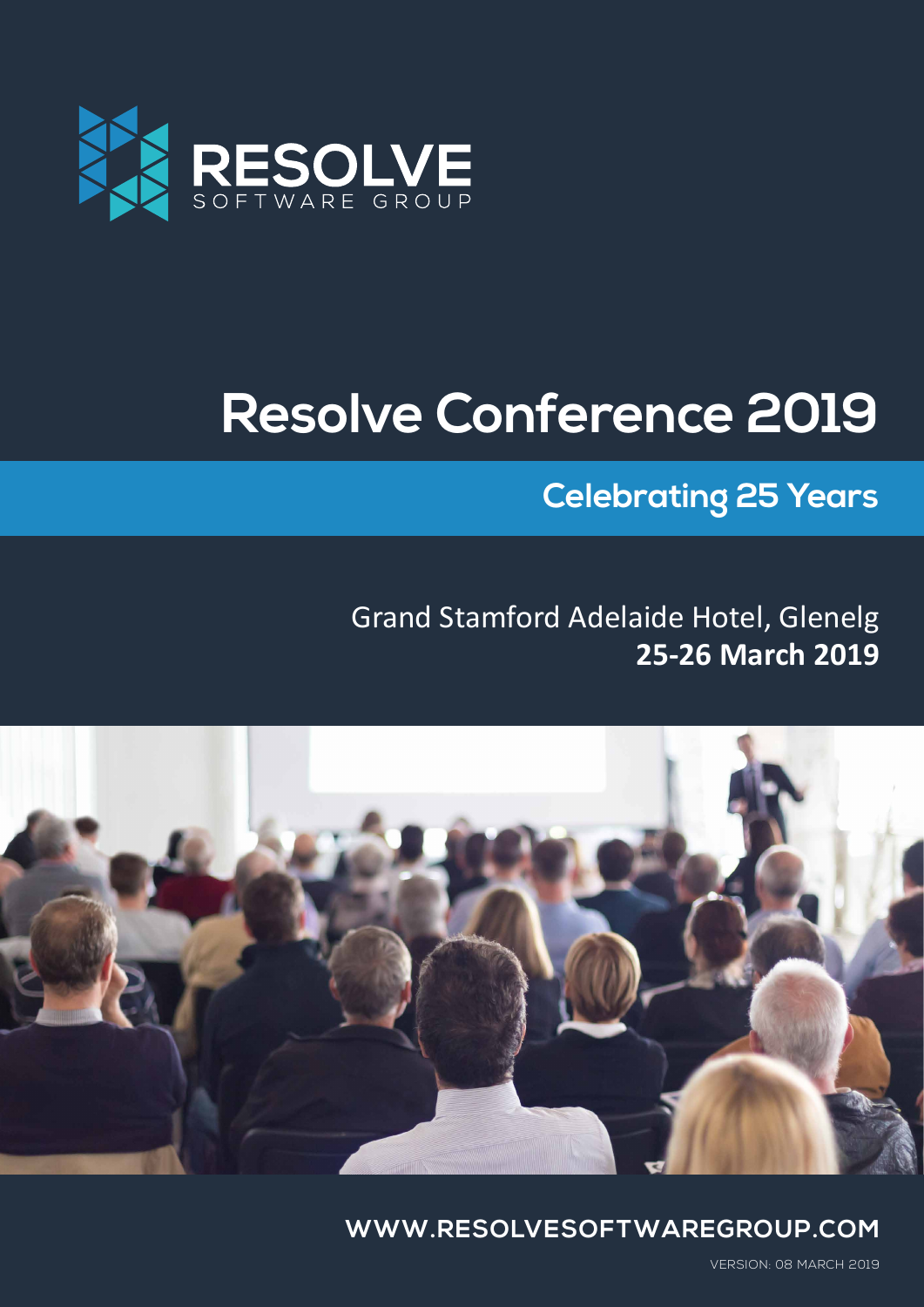#### **9.30am Registration, Tea & Coffee**

All main conference sessions are held in the Ballroom.

#### **10.00am Welcome**

Welcome to Adelaide and the Resolve Conference 2019. **Steve Hoy** (CEO) RSG

#### **10.20am Memories: The Creation of Resolve**

 RSG's founder takes a retrospective look at Beethoven Computer Services and how the Resolve product was conceptualised and initially developed.

 **Ross Allardyce** (Founder of RSG)

#### **10.40am Keynote Address**

#### **Online Dispute Resolution: From Futuristic Possibilities to Current Opportunities!**

 The 1970s saw the rise of the Alternative Dispute Resolution movement. Soon after (the 1990s) saw the development of the Internet and initial proposals for ODR. For 20 years, ODR primarily addressed eCommerce issues. But things have changed and ODR is now being used for non-financial disputes. It has benefits of effectiveness and efficiency. John Zeleznikow examines the governance of ODR and what capabilities a truly helpful ODR system should incorporate.

#### **Dr John Zeleznikow**

#### **11.50am Product Roadmap**

Take a look at the future of Resolve Enterprise with insights into the product themes and roadmap for the next fewyears and beyond, and howyou, the customer, can get involved and help to drive which features are added to the backlog for delivery.

#### **Pedro Gonzalez** (COO) RSG

**David Virasinghe** (Product Manager) RSG

#### **12.30pm Lunch**

#### **1.15pm Introducing Our New Customers**

 A brief insight into the new customers who have recently joined the RSG community, and a view of our current customer landscape.

**Melissa Ross** (GM Sales and Marketing) RSG **Darren Da Silva** (Client Engagement and Global Markets) RSG

#### **1.55pm The Human Dimension of Effective Complaint Handling**

 Recognising effective complaint handling requires systems, processes and people, providing responsive, respectful and meaningful resolution of issues.

**Fiona Brown** (CEO) SOCAP Australia

#### **2.30pm Introducing the Resolve Web Client**

 Witness the very first presentation of the final piece of our journey to the web – the Resolve Web Client. Learn about all the new fantastic features and functionality that will be available, and see a live demonstration.

#### **Pedro Gonzalez** (COO) RSG

**David Virasinghe** (Product Manager) RSG

#### **3.20pm Resolve Quick Tips: Did You Know…? (Part 1)**

 In these quick snippets, discover the different ways Resolve can be used to solve different use cases. See what functionality is readily available in the product you may not be aware of, and learn about configuration tricks that you may be able to take advantage of.

**Ilya Milshtein** (Pre Sales Consultant) RSG **Karen Barton** (Pre Sales Consultant) RSG

#### **3.30pm Afternoon Tea**

#### **3.50pm Resolve System Review: Uncovering New Possibilities**

 Have you considered a Resolve System Review? Learn what it is all about and how you can benefit. Hear from IGT how getting a consultant in has helped them uncover functions and possibilities they did not know were possible.

**Darren Da Silva** (Client Engagement and Global Markets) RSG

**Saleh Chaudhry** (Senior Tax Complaints and Review Officer) Office of the Inspector-General & Taxation Ombudsman

#### **4.20pm Commission for Children and Young People (CCYP) Victoria: Resolve for Efficiency, Flexibility and Information Sharing Across the Office**

See a snapshot of three of the main advantages Resolve has brought to the CCYP office. Understand how CCYP uses Resolve to improve the efficiency of oversight work, how the system allows them to be flexible and adapt to regulatory changes and research findings, and how it provides a platform for information sharing across their teams.

**Eveline Nieuwveld** (Senior Information and Systems Adviser) Commission for Children and Young People, Victoria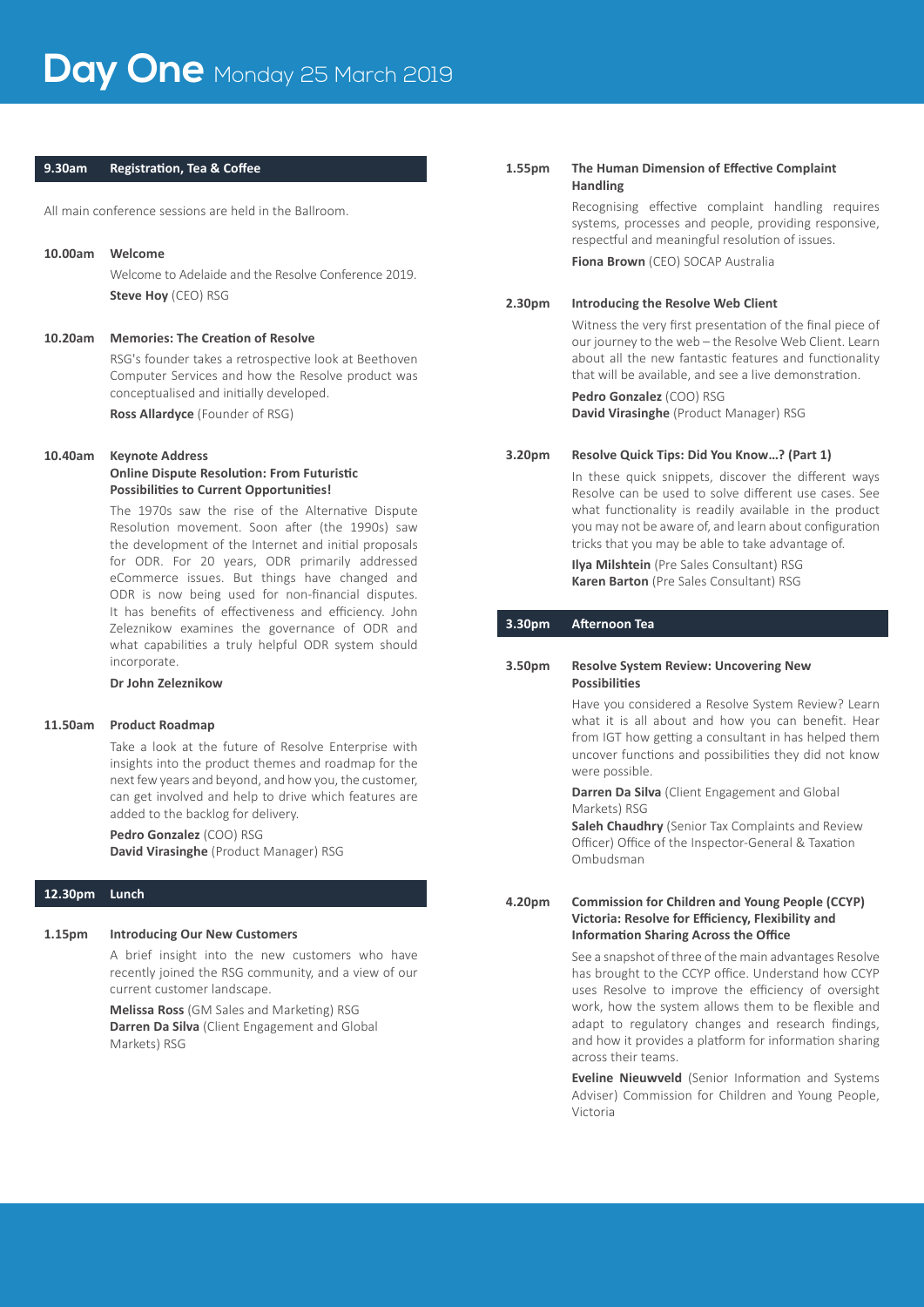#### **4.40pm Resolve Community Forum Launch**

 Launcing our new Resolve Community Forum, where you can interact with RSG staff and other Resolve users. Browse the discussions, share a tip, give your feedback, ask a question, and search to find answers.

**Alex Parker** (Sales Associate) RSG

#### **4.55pm Faster, More Efficient Case Management – Leveraging your High Quality Data Sets to Maximise your Existing Investment**

 With ever-increasing case volumes and with funding pressure, how can you use your existing platform and the data that you have, to help achieve your objectives? A case study: analysing case management (e.g. complaints) data for actionable insights – to (1) improve efficiency, (2) enhance effectiveness, and (3) become more proactive.

**Yusuf Moolla** (Director) Risk Insights

#### **5.15pm Resolve Quick Tips: Did You Know…? (Part 2)**

 In these quick snippets, discover the different ways Resolve can be used to solve different use cases. See what functionality is readily available in the product you may not be aware of, and learn about configuration tricks that you may be able to take advantage of.

**Ilya Milshtein** (Pre Sales Consultant) RSG **Karen Barton** (Pre Sales Consultant) RSG

#### **5.30pm Close of Day 1**

**6.45pm Gala Dinner** (The Moseley Bar & Kitchen)

### **8.30am Tea & Coffee 9.00am Welcome Back** Welcome back to Day 2 of the conference. **Steve Hoy** (CEO) RSG **9.10am Why RSG Hosting?** Why should you consider RSG Hosting? Learn more about what we can offer you, and hear a customer's perspective on moving from their own hosting to RSG Hosting. **Melissa Ross** (GM Sales and Marketing) RSG **Linda Rainsford** (Senior Executive Services) Disability Services Commissioner, Victoria **9.40am Resolve on the Web (Part 1): Web Forms** Nearly all customers have the need to accept information over the web, whether it be externally from members of the public or internally from other staff that don't have access to Resolve. Learn why Resolve Web Forms is the best way of solving this need.

**Pedro Gonzalez** (COO) RSG **David Virasinghe** (Product Manager) RSG

Resolve Web Forms can be used.

#### **10.15am Telecommunications Industry Ombudsman: A Collaborative Improvement to Case Fee Data and Processes**

 In July 2018 the Telecommunications Industry Ombudsman (TIO) began operating under its new funding model. Learn how they undertook the large task of overhauling their Resolve transactional data and processes in a considerably short time frame, a task achieved only through the benefit of a great collaborative effort and relationship between the TIO and RSG.

See a demonstration to understand the variety of ways

**Sam Stradling** (Business Applications Services Team Leader) Telecommunications Industry Ombudsman

#### **10.35am Resolve Quick Tips: Did You Know…? (Part 3)**

 In these quick snippets, discover the different ways Resolve can be used to solve different use cases. See what functionality is readily available in the product you may not be aware of, and learn about configuration tricks that you may be able to take advantage of.

**Ilya Milshtein** (Pre Sales Consultant) RSG **Karen Barton** (Pre Sales Consultant) RSG

**10.45am Morning Tea**

#### **7.30am** Breakfast Forum (Colley Room One & Two)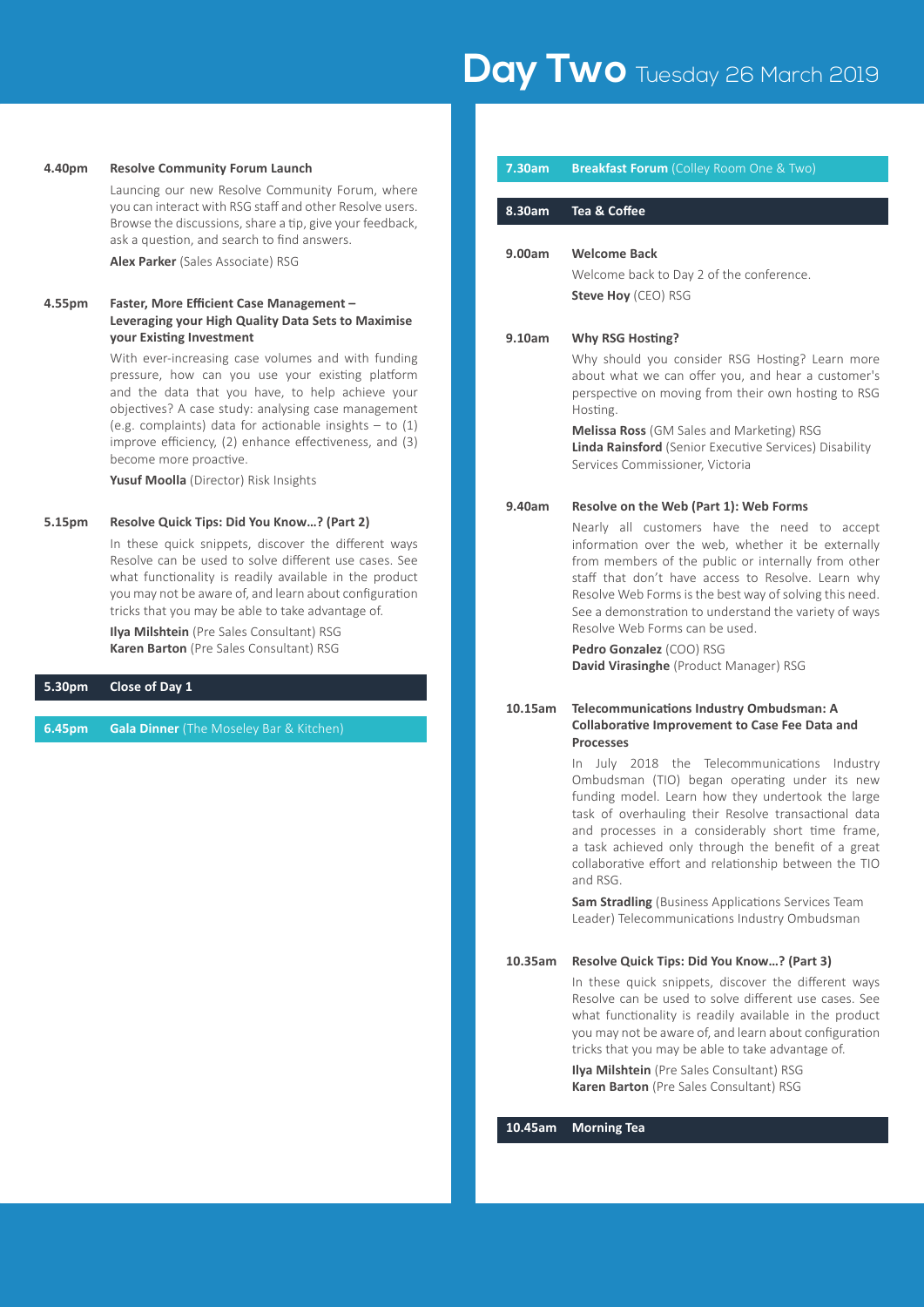#### **11.05am Workers Compensation Independent Review Office: Gaining Efficiencies**

 Hear how the Workers Compensation Independent Review Office (WIRO) implemented changes within Resolve that resulted in impressive efficiency wins for the office and their invoicing process.

**Phil Jedlin** (Director Employer / Insurer Complaints & Operations) Workers Compensation Independent Review Office

#### **11.25am Resolve on the Web (Part 2): Web Portal**

 The next pillar of the web journey, the Resolve Web Portal, is tailor-made to allow authenticated users the ability to interact with case workers and access information in a secure and fully traceable manner. Find out all the details and view a live demonstration of the Resolve Web Portal being used in an online dispute resolutions (ODR) scenario.

**Pedro Gonzalez** (COO) RSG **David Virasinghe** (Product Manager) RSG

#### **12.25pm Department of Education NSW: An Updated Case Study**

 A follow-up to the 2016 conference case study, see how the implementation of Resolve was able to transform NSW Department of Education's Employee Performance and Conduct Directorate's (EPAC) key operations, how it has changed over the past 5 years since implementation, and where they hope to go next.

**Jason Kennedy-Davidson** (Manager Support Services) Department of Education, NSW

#### **12.50pm Digital Transformation Breakfast Forum Feedback**

 What were the key messages gained from the forum? What are the next steps?

**TBA** (TBA) RSG

#### **1.00pm Lunch**

#### **1.45pm Resolve Enterprise Throughout The Years**

 Take a fun little walk through the years of Resolve Enterprise.

**Ilya Milshtein** (Pre Sales Consultant) RSG **Karen Barton** (Pre Sales Consultant) RSG

### **2.15pm Energy & Water Ombudsman SA: SMS** Take a look at how the Energy and Water Ombudsman SA (EWOSA) use Resolve to send SMS messages to customers as part of their case closure process.  **Lisa Wong** (Technical Support Officer) Energy and Water Ombudsman South Australia **2.35pm Providing Quality Professional Services** Gain insight into the recent changes within Professional Services and how they provide for a better delivery of projects. Hear from Daniel Kirk (Commonwealth Ombudsman) about the ins and outs of his experience.  **Wes McCarthy** (Business Solutions Consultant) RSG **Darren Da Silva** (Client Engagement and Global Markets) RSG **Daniel Kirk** (Applications Manager) Commonwealth Ombudsman **3.05pm Conference Wrap Up and Prize Draw**

 A final wrap up of the conference including a Q&A session and the prize draw. Make sure you are in the room to win!

**Steve Hoy** (CEO) RSG

**3.30pm Official Close of Conference**

#### **Please Note:**

The agenda is subject to change prior to the actual event.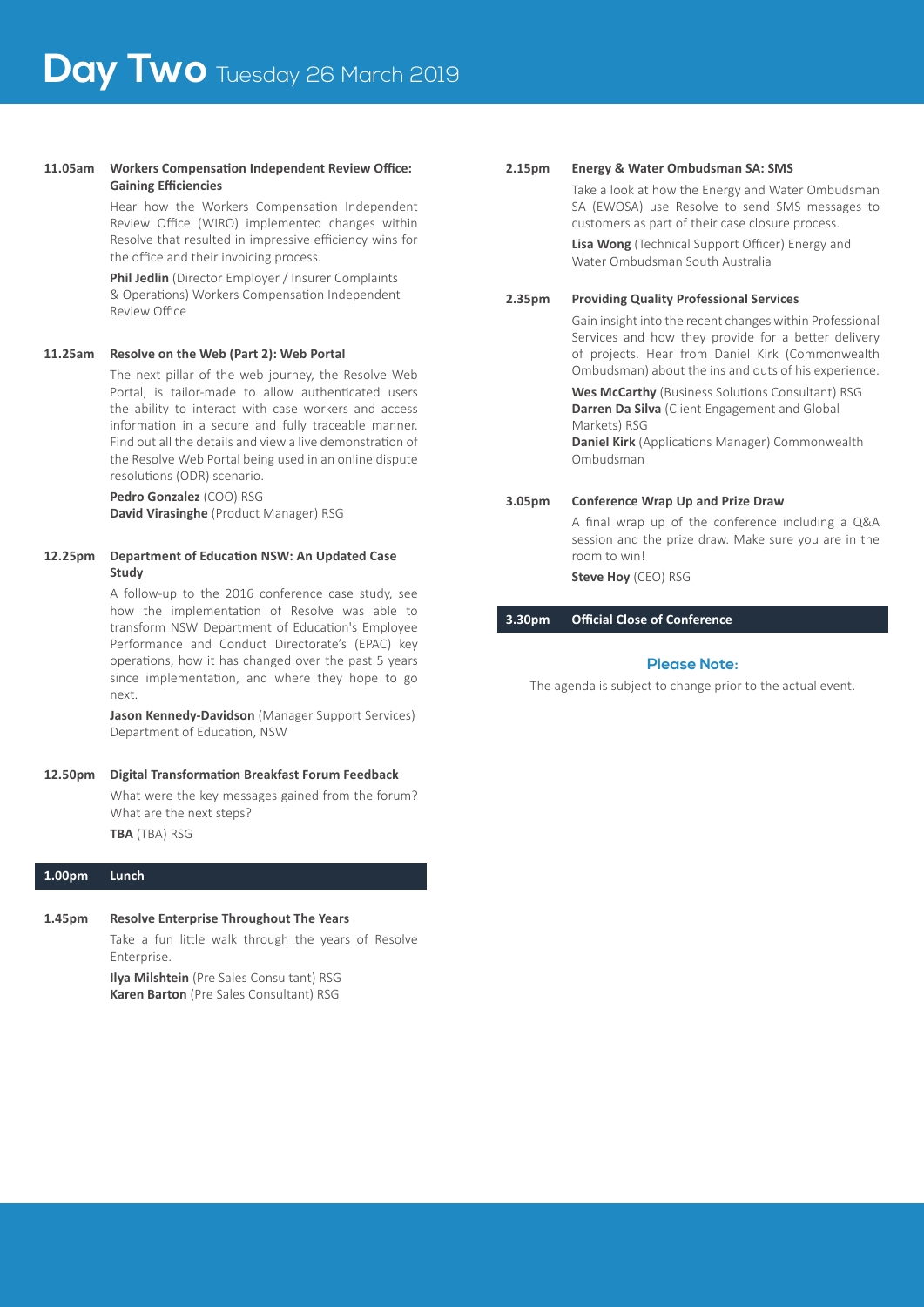# **Speakers**



#### **Dr John Zeleznikow**

#### **Keynote Speaker**

Dr. John Zeleznikow is Professor of Information Systems at Victoria University in Melbourne. Prior to this position he was Director of the Joseph Bell Centre for Forensic Statistics and Legal Reasoning at the University of Edinburgh Law School. He has conducted research for 47 years, in Australia, USA, France, Netherlands, Israel, Scotland, Poland and Estonia. He has received over \$8,000,000 in research grants: from the Australian Research Council, European Union, Scottish Higher Education Funding Authority, French Scientific Council and Dutch Scientific Council. 20 of his PHD students have graduated.

He has published three research monographs(including Cambridge University Press) and eighty-five refereed journal articles (including Harvard Negotiation Law Review) as well as over two hundred refereed conference articles and book chapters.

In 1996, his Spit-Up system, which used machine learning to predict the distribution of marital property following divorce, received international recognition when it was applied to the Divorce of Prince Charles and Lady Di. The London Daily Telegraph, in a front page article on July 4 1996, had as its headline Aussie Computer kind to Lady Di.

In November 2005, his Family-Winner software, which assisted separating parents to negotiate their property disputes through the use of trade-offs won its heat of the ABC TV New Inventors program.



#### **Fiona Brown**

#### **Chief Executive of SOCAP Australia**

SOCAP Australia helps business deliver fair and effective outcomes for consumers, by providing complaint management training, professional development, networking and resources to achieve best practice in customer care, complaints handling, complaints management and consumer affairs.

Fiona was appointed Chief Executive in 2014. She works closely with the SOCAP membership across Australia and New Zealand, and industry, advocating the valuable contributions complaints handling, customer and consumer care adds to improving the consumer experience and building strong brands.

In 2015, SOCAP launched the SOCAP Australia Complaints Professional Certification Scheme, a national industry standard and professional development qualification for all complaints professionals.

In 2018, SOCAP released ground-breaking research on the Return on Investment of Effective Complaint Handling, which calculated that for every \$1 spent on complaint handling business have a potential \$10 return on investment.

Fiona is a communications and membership professional with more than 30 years' experience.

She is a member of the Australian Standards Committee on Consumer Policy, and prior to leading SOCAP, Fiona spent 12 years at the Australian Industry Group and was the Director of Communications and Marketing.

She has also held senior roles at Telstra, Text Media, IPC Magazines and started her career as a journalist on community and metropolitan newspapers including The Daily Telegraph and The Australian.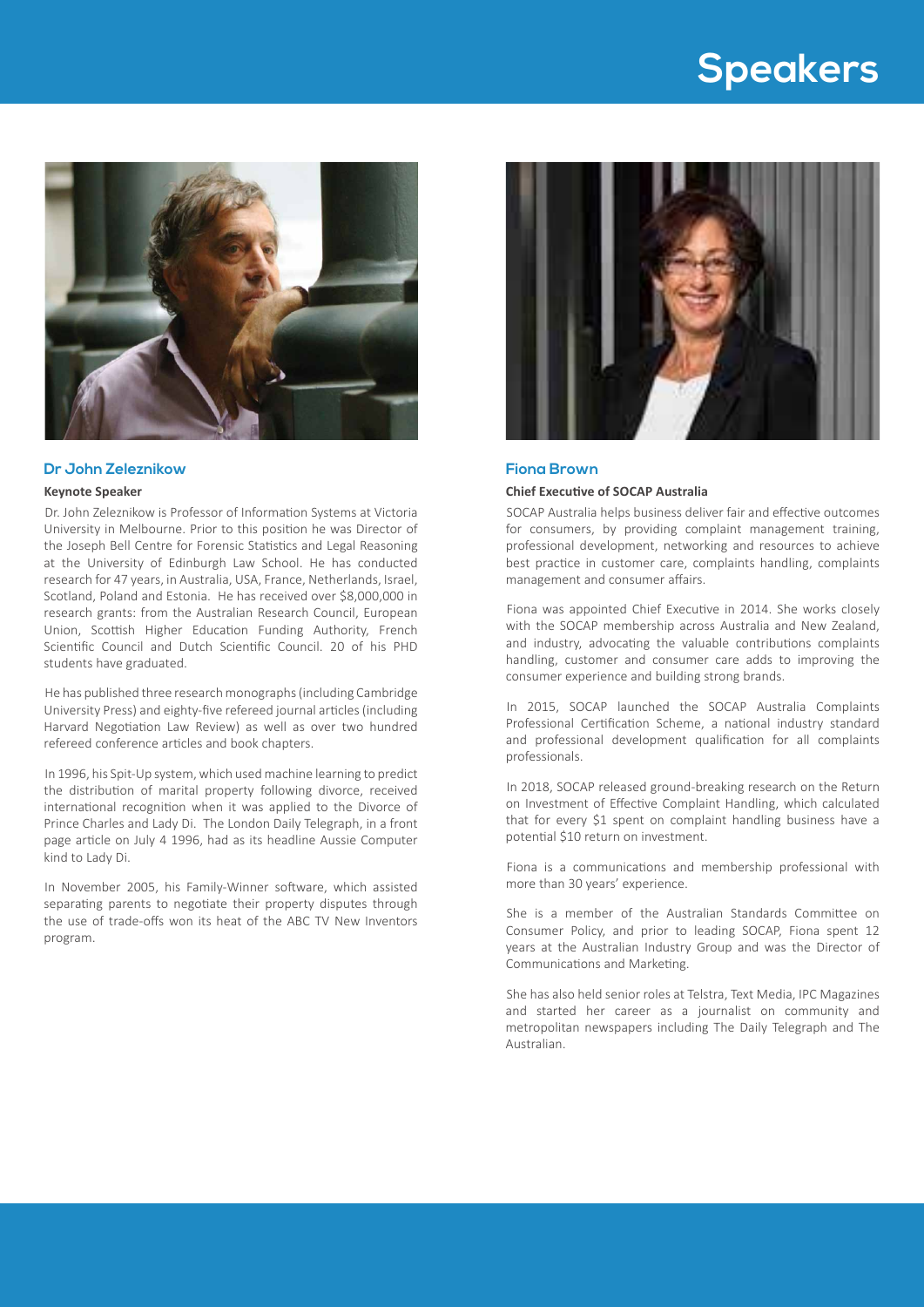# **Speakers**



#### **Yusuf Moolla**

#### **Director of Risk Insights**

Established in 2016, Risk Insight's team of seasoned professional services consultants work with public sector entities and member focused financial services firms, helping them make risk-aware, evidence-based decisions to better serve their customers to achieve their purpose. They bring a fresh, customer and stakeholder-focused vision to data, risk analysis and control. In practical terms, they help:

- Use data and analytics to identify risks and then develop responses to them.
- Translate raw data and analytics into meaningful, actionable insights to inform policy and program development, especially to assess and improve service delivery.
- **Enhance processes to accelerate service delivery- augmenting** capability, so that humans (your people) can be elevated by freeing them up from mundane low level tasks.
- Manage reputational risks, financial crime, corruption and integrity risks – particularly in the public sector – using data.

Yusuf is passionate about using data, analytics and emerging technology to provide performance and risk focused insights.

Most of his career has been within professional services, with a balance between technical and managerial roles.

He has over 15 years' experience in Australia, Africa, Europe & Asia.